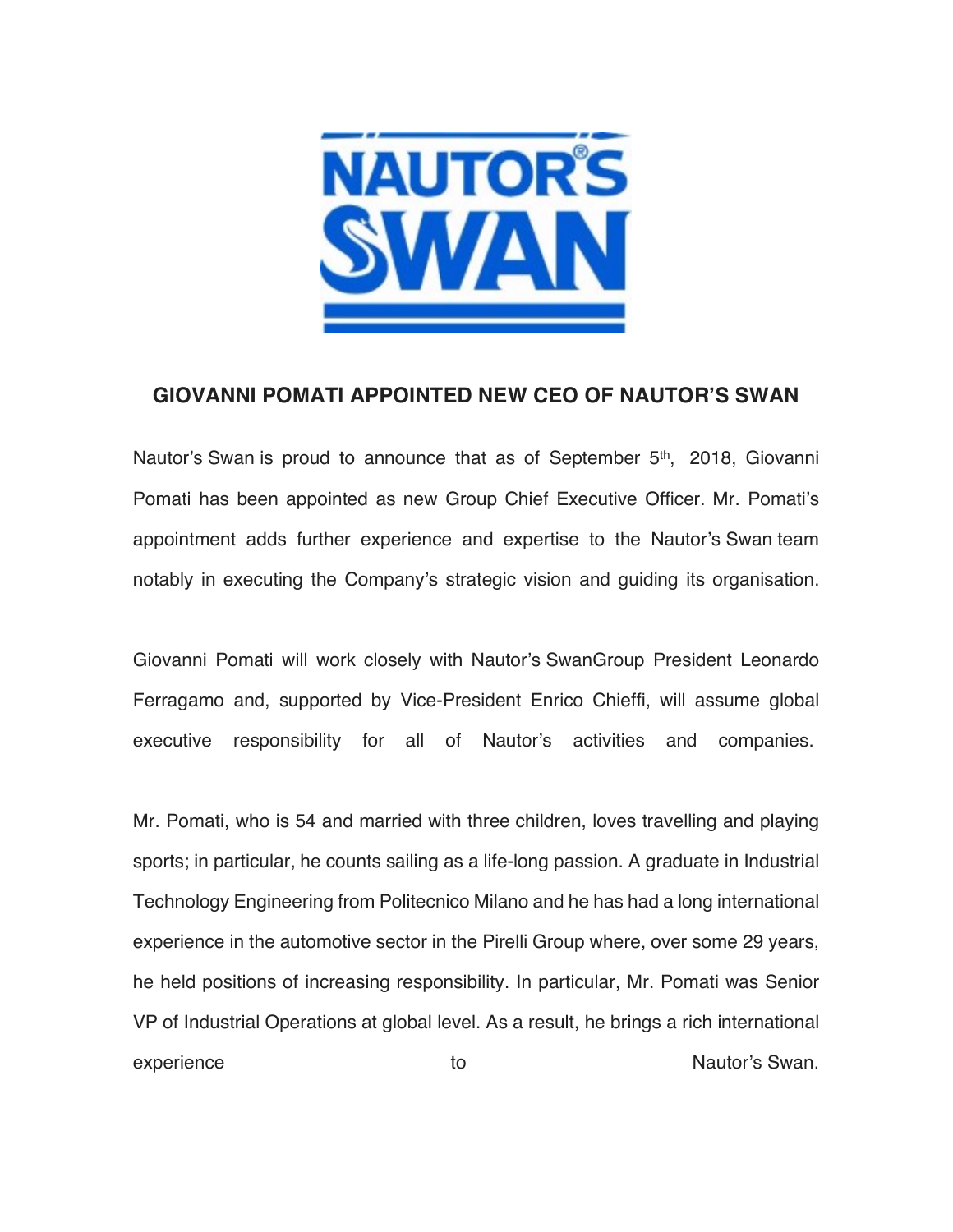"I am delighted to join Nautor's Swan," explained Mr. Pomati. "Swan has been my reference point in the sailing world for a very long time. It is an iconic brand with unparalleled worldwide respect and credibility built over 52 years of product excellence. I will bring with me a forensic attention to product detail inspired by a desire to deliver on our clients' needs. Innovation, technology, quality and reliability will continue to be at the forefront of our vision."

"We offer a warm welcome to Giovanni Pomati," said Leonardo Ferragamo. "We have a lot of confidence in his entry into Nautor's Swan to implement the ambition, vision and strategy of our Group and to develop its potential. Today, our Company is focused on exciting and challenging objectives such as the complete renewal of the product lines, the development of the worldwide brand representation, the reengineering of the manufacturing footprint and the efficiency of the overall group organization."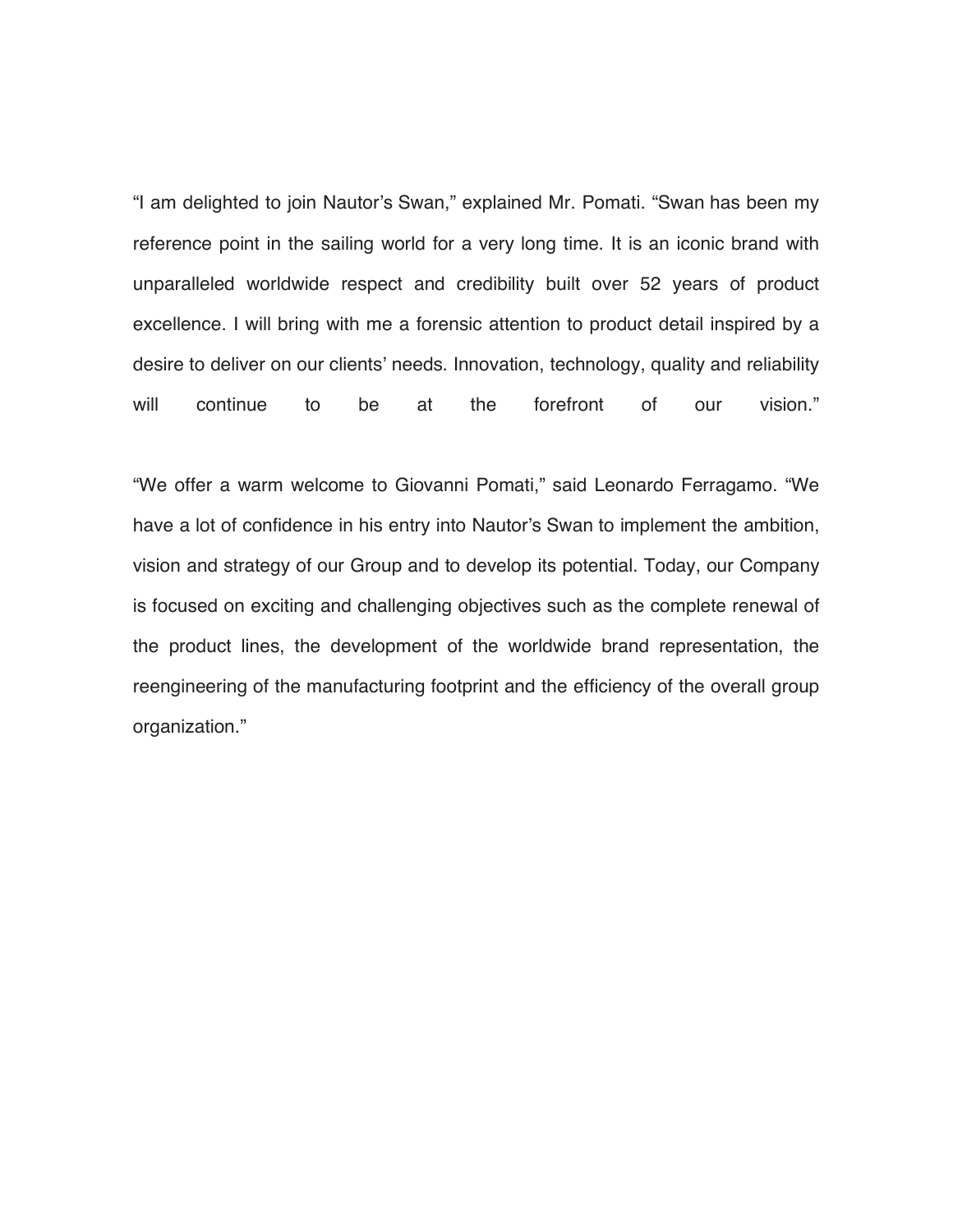